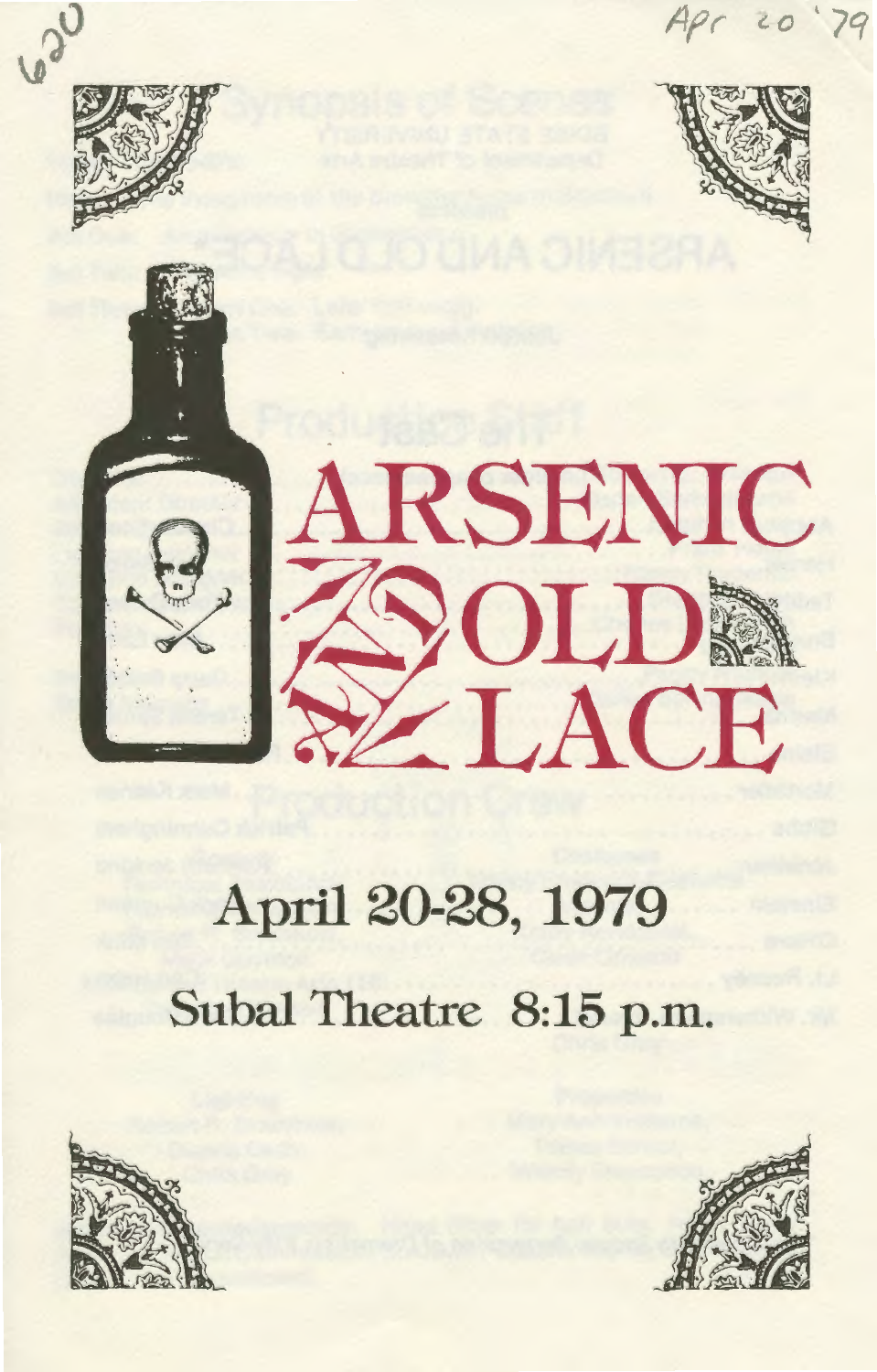BOISE STATE UNIVERSITY Department of Theatre Arts

#### presents

# **ARSENIC AND OLD LACE\***

by Joseph Kesselring

# **The Cast**

(in order of appearance)

\*Produced with Special Permission of Dramatists Play Service, Inc.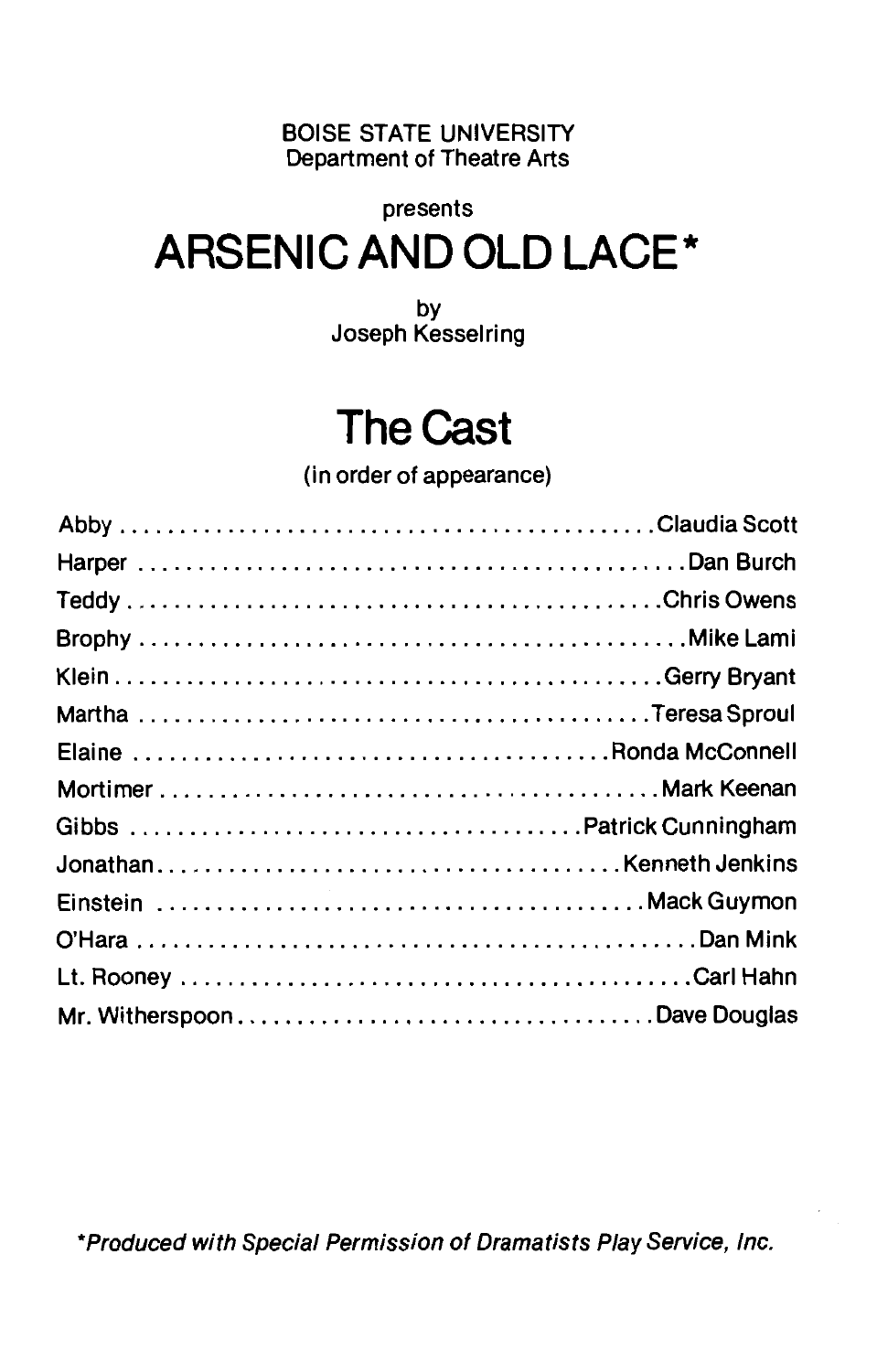# **Synopsis of Scenes**

**Time:** The 1940's.

**Place:** The living room of the Brewster home in Brooklyn.

- **Act One:** An afternoon in September.
- **Act Two:** The same night.
- **Act Three:** Scene One. Later that night. Scene Two. Early the next morning

### **Production Staff**

|                                  | Lori Eller |
|----------------------------------|------------|
|                                  |            |
| Stage ManagerDarien Springthorpe |            |

### **Production Crew**

#### **Scenery**

Technical Assistants; Patrick Cunningham, Robert R. Bradshaw, Mack Guymon Members of Theatre Arts 118: Technical Theatre

**Costumes**  Nancy Frederick-Costume Mistress, Kathy Rundquist, GwenOmeron

> **Sound**  Chris Gray

**Lighting**  Robert R. Bradshaw, Dianna Cash, Chris Gray

**Properties**  Mary Ann Williams, Teresa Sproul, Wendy Thompson

**Special Acknowledgements:** Head Shop for hair cuts, Niffty Ninty Antiques, Bench Commission, S.A.G.A., Claudia Taylor, BSU Medical Center, P.E. Department.